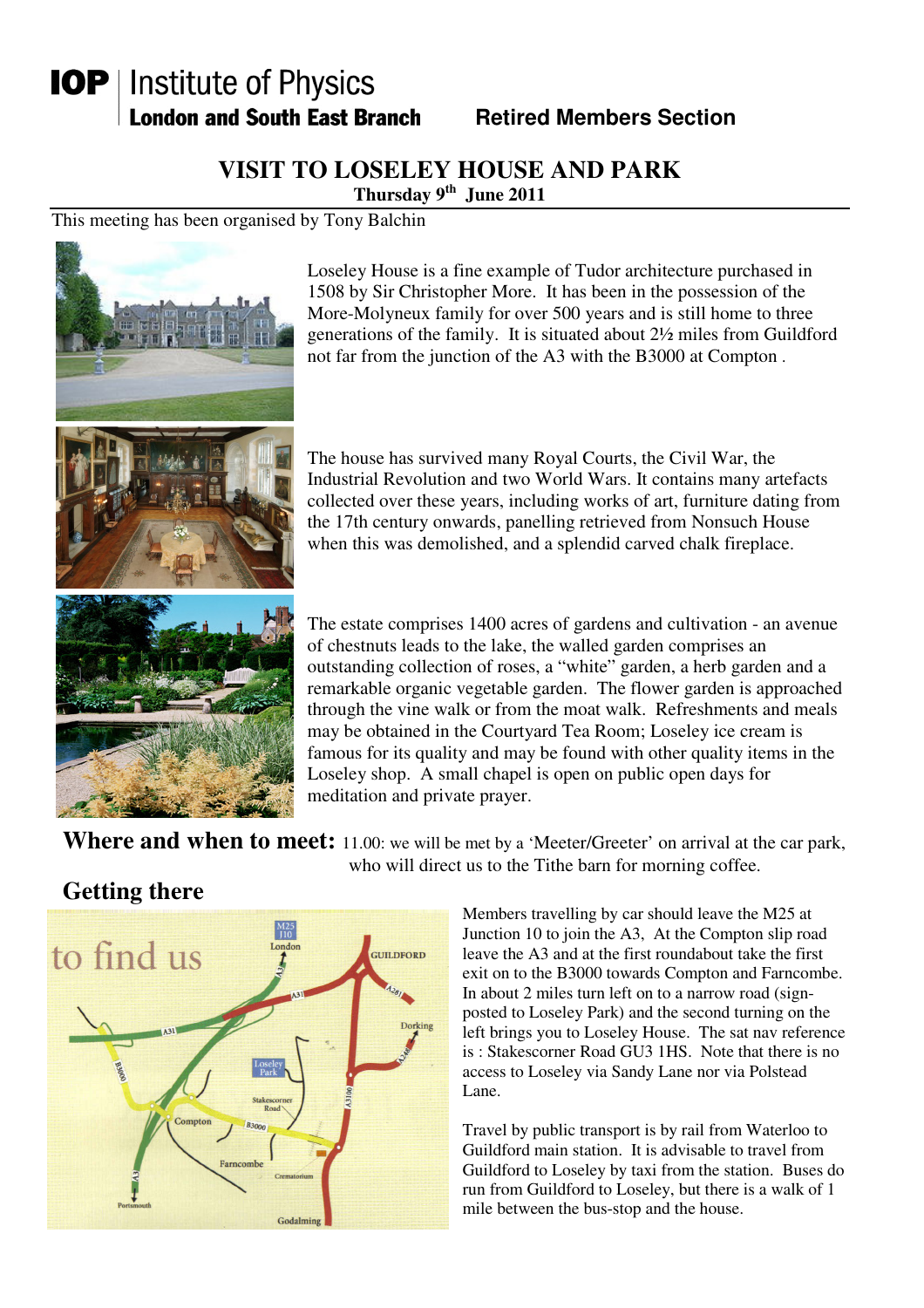**Morning coffee** will be available on arrival, and lunch in the Courtyard Tea Room may be ordered on booking. Cream teas may also be ordered, if desired. (See menus attached). There are also picnic areas in the grounds.

#### **The caterers require to know your choices before the visit.**

On the booking form, please indicate whether you want Menu 1, 2, 3. If Menu 1, then choice 1A,1B,1C or 1D, and pudding 1P or1Q, if desired If Menu 3, then choice 3A,3B,3C or 3D. Also, indicate whether you want Afternoon tea, in which case indicate TA or TB.

#### **Lunch arrangements**: served at 13:15

**Menu 1**: @ £9-00 per person: choices A to D all served with potato and chive salad, Chef's selection of salads, freshly baked roll & butter, tea or coffee,

- Choice  $1\text{\AA}$ : Ham Ploughman's,
- Choice 1B : Cheese Ploughman's,
- Choice 1C : Tomato and basil Quiche (vegetarian),
- Choice 1D : Poached Delice of Salmon.

Puddings (additional cost £4-00):

- Choice 1P : Summer pudding served with flocked cream :
- Choice 10 : Chocolate tart served with flocked cream.

#### **Menu 2** : not available

**Menu 3**: @ £9-00 per person :

A packed lunch of freshly made sandwiches. Please select one choice per person from below:

- Choice 3A : Home baked ham
- Choice 3B : Cheddar cheese and pickle
- Choice 3C : Tuna, Cucumber and mayonnaise
- Choice 3D : Free range egg and cress.

Your packed lunch will also include : ready salted crisps, Lemon Drizzle cake, Coffee/Tea or coffee token to be used in the Mulberry Tea Lawn or Tea Rooms. They may be eaten in the picnic area by the car park, the picnic area by the lake or in an area designated by the caterers. Picnics are not permitted within the walled garden.

#### **Afternoon tea:** served at 4:00 p.m.

- Choice TA: Cream Tea @ £4-20 per person: Pot of tea or coffee, homemade scone, clotted cream, jam and butter.
- Choice TB: Full afternoon tea @ £8-50 per person Pot of tea or coffee, finger sandwiches, homemade scone, clotted cream, jam and butter, Loseley bakery cakes.